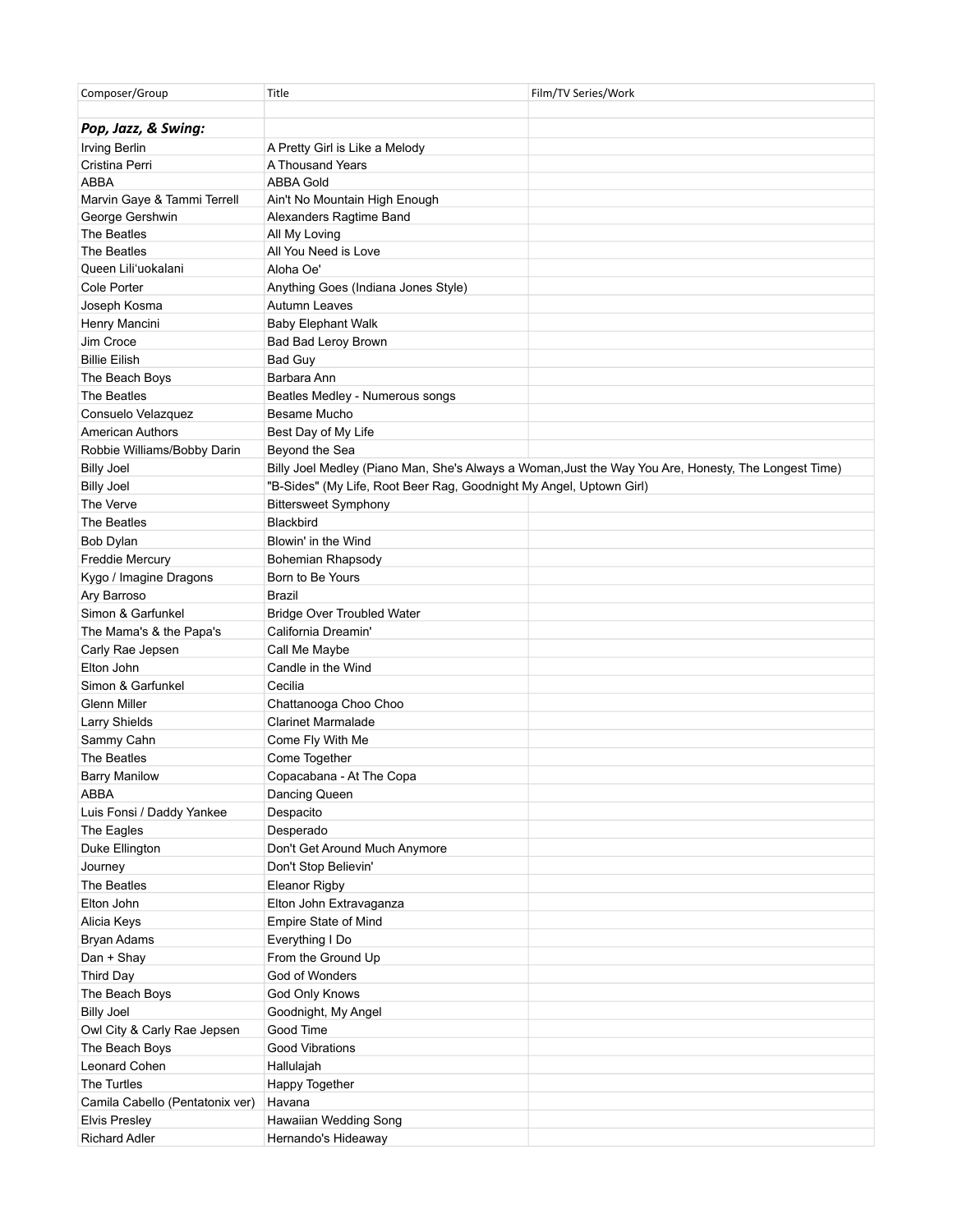| The Beatles                                       | Hey Jude                                 |  |
|---------------------------------------------------|------------------------------------------|--|
| Percy Mayfield                                    | Hit the Road, Jack                       |  |
| Sigur Ros                                         | Hopipolla                                |  |
| The Eagles                                        | Hotel California                         |  |
| The Bee Gees                                      | How Deep is Your Love                    |  |
| Jack Palmer & Spencer Williams   Found a New Baby |                                          |  |
| The Beach Boys                                    | I Get Around                             |  |
| Ruelle                                            | I Get to Love You                        |  |
| Sonny & Cher                                      | I Got You Babe                           |  |
| Whitney Houston                                   | I Have Nothing                           |  |
| The Jackson 5                                     | I Want You Back                          |  |
| Gloria Gaynor                                     | I Will Survive                           |  |
| The Beatles                                       | Imagine                                  |  |
| Neil Diamond                                      | I'm a Believer                           |  |
| Joe Sullivan                                      | In a Minor Mood                          |  |
| The Beatles                                       | In My Life                               |  |
| Joe Garland                                       | In the Mood                              |  |
| Stevie Wonder                                     | Isn't She Lovely                         |  |
| Duke Ellington                                    | It Don't Mean a Thing                    |  |
| Gus Kahn & Isham Jones                            | It Had to Be You                         |  |
| <b>Spencer Williams</b>                           | I've Found a New Baby                    |  |
| George Gershwin                                   | I've Got a Crush on You                  |  |
| George Gershwin                                   | I've Got Rhythm                          |  |
| Cole Porter                                       | I've Got You Under My Skin               |  |
| <b>Billy Joel</b>                                 | Just the Way You Are                     |  |
| John Denver                                       | Leavin' on a Jet Plane                   |  |
| The Beatles                                       | Let It Be                                |  |
| <b>Elvis Presley</b>                              | Love Me Tender                           |  |
| George Gershwin                                   | Love is Here to Stay                     |  |
| Lauren Daigle                                     | Loyal                                    |  |
| <b>Isaac Albeniz</b>                              | Malaguena from Espana                    |  |
| <b>Bruno Mars</b>                                 | Marry You                                |  |
| Michael Jackson                                   | MJ Medley-Thriller/PYT/Billie Jean, etc  |  |
| Glenn Miller                                      | Moonlight Serenade                       |  |
| Pat Ballard                                       | Mr. Sandman                              |  |
| Simon & Garfunkel                                 | Mrs. Robinson                            |  |
| <b>Frank Mills</b>                                | <b>Music Box Dancer</b>                  |  |
| Rodgers & Hart                                    | My Funny Valentine                       |  |
| <b>Billy Joel</b>                                 | My Life                                  |  |
| <b>Pointer Sisters</b>                            | <b>Neutron Dance</b>                     |  |
| Rick Astley / Mike Stock                          | Never Gonna Give You Up                  |  |
| John Kander / Minnelli/Sinatra                    | New York, New York                       |  |
| Cole Porter                                       | Night & Day                              |  |
| The Beatles                                       | Norwegian Wood                           |  |
| Metallica                                         | <b>Nothing Else Matters</b>              |  |
| Jimmy McHugh                                      | On the Sunny Side of the Street          |  |
| The Beatles                                       | Penny Lane                               |  |
| Ed Sheeran                                        | Perfect                                  |  |
| <b>Billy Joel</b>                                 | Piano Man                                |  |
| Lady Gaga                                         | Poker Face                               |  |
| <b>Irving Berlin</b>                              | Puttin' on the Ritz                      |  |
| Queen                                             | Medley (We Will Rock You, Bohemian, etc) |  |
| George Gershwin                                   | Rhapsody in Blue                         |  |
| Johnny Cash/June Carter                           | Ring of Fire                             |  |
| Elton John                                        | Rocket Man                               |  |
| <b>Bobby Day</b>                                  | Rockin' Robin                            |  |
| Simon & Garfunkel                                 | Scarborough Fair                         |  |
| Stephen Sondheim                                  | Send in the Clowns                       |  |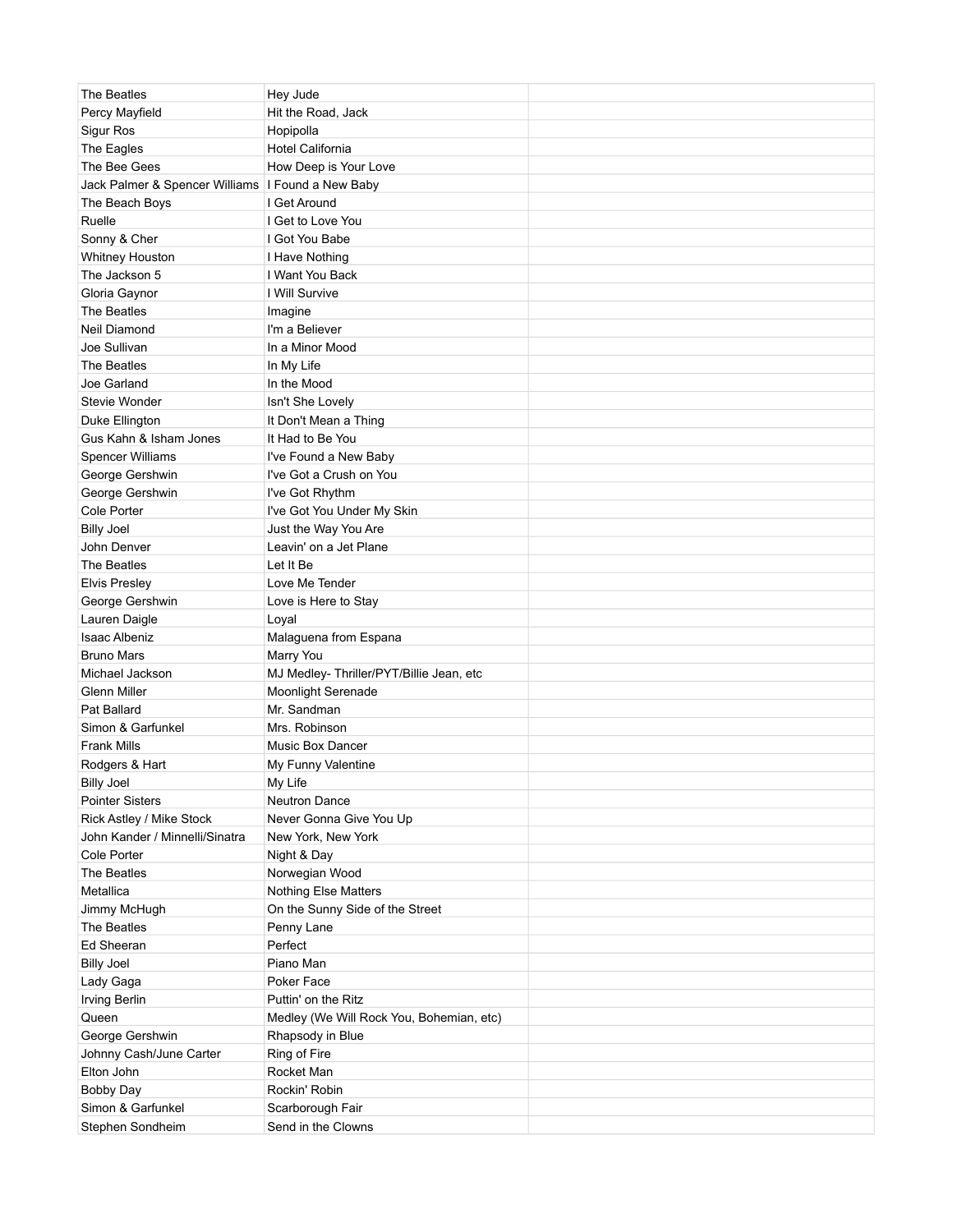| Earth, Wind, & Fire           | September                                  |  |
|-------------------------------|--------------------------------------------|--|
| <b>Isaac Albeniz</b>          | Sevilla - Suite Espanola                   |  |
| <b>Billy Joel</b>             | She's Always a Woman                       |  |
| Walk the Moon                 | Shut Up and Dance                          |  |
| Benny Goodman                 | Sing Sing Sing                             |  |
| The Beach Boys                | Sloop John B                               |  |
| George Gershwin               | Somebody Loves Me                          |  |
| Gotye                         | Somebody That I Used to Know               |  |
| Queen                         | Somebody to Love                           |  |
| George Gershwin               | Someone to Watch Over Me                   |  |
| The Beatles                   | Something                                  |  |
| Harold Arlen                  | Somewhere Over the Rainbow                 |  |
| <b>Thomas Graf</b>            | Son Amor Samba                             |  |
| Quincy Jones                  | Soul Bossanova                             |  |
| <b>Hubert Giraud</b>          | Sous Le Ceil de Paris                      |  |
| Led Zeppelin                  | Stairway to Heaven                         |  |
| The Bee Gee's                 | Stayin' Alive                              |  |
| The Beatles                   | <b>Strawberry Fields Forever</b>           |  |
| <b>Isaac Albeniz</b>          | Suite Espanola - Sevilla                   |  |
| The Beach Boys                | Surfin' USA                                |  |
| George Gershwin               | Swanee                                     |  |
| Michael Buble                 | Sway                                       |  |
| Neil Diamond                  | <b>Sweet Caroline</b>                      |  |
| George Gershwin               | S'wonderful                                |  |
| Paul Desmond                  | <b>Take Five</b>                           |  |
| Berlin                        | Take My Breath Away                        |  |
| A-ha                          | Take On Me                                 |  |
| Jeffrey Harrington            | Tango                                      |  |
| <b>Mariano Mores</b>          | <b>Taquito Militar</b>                     |  |
| Lew Pollack                   | That's a Plenty                            |  |
| <b>Terry Rendell</b>          | The Chicken Dance                          |  |
| George Gershwin               | The Man I Love                             |  |
| George Gershwin               | They Can't Take That Away From Me          |  |
| Simon & Garfunkel             | The Boxer                                  |  |
| Ennio Morricone               | The Ecstasy of Gold                        |  |
| Scott Joplin                  | The Entertainer                            |  |
| Antônio Carlos Jobim          | The Girl from Ipanema                      |  |
| Scott Joplin                  | The Great Crush Collision March            |  |
| <b>Buck Ram</b>               | The Great Pretender                        |  |
| The Animals                   | The House of the Rising Sun                |  |
| The Tokens                    | The Lion Sleeps Tonight                    |  |
| <b>Billy Joel</b>             | The Longest Time                           |  |
| Sager & Foster                | The Prayer                                 |  |
| Bette Midler / Amanda McBroom | The Rose                                   |  |
| Irwin Levine                  | Tie a Yellow Ribbon Round the Old Oak Tree |  |
| The Carpenters                | Top of the World                           |  |
| Queen & David Bowie           | <b>Under Pressure</b>                      |  |
| <b>Billy Joel</b>             | <b>Uptown Girl</b>                         |  |
| Coldplay                      | Viva la Vida                               |  |
| Katrina & The Waves           | Walkin' on Sunshine                        |  |
| George Michael                | Wake Me Up Before You Go-Go                |  |
| Fun                           | We Are Young                               |  |
| Rhianna                       | We Found Love                              |  |
| George Weiss/Bob Thiele       | What a Wonderful World                     |  |
| The Beatles                   | When I'm 64                                |  |
| Whitney Houston               | Whitney Houston Tribute (medley)           |  |
| Eric Clapton                  | Wonderful Tonight                          |  |
| Louis Armstrong               | Yes I'm in the Barrel                      |  |
|                               |                                            |  |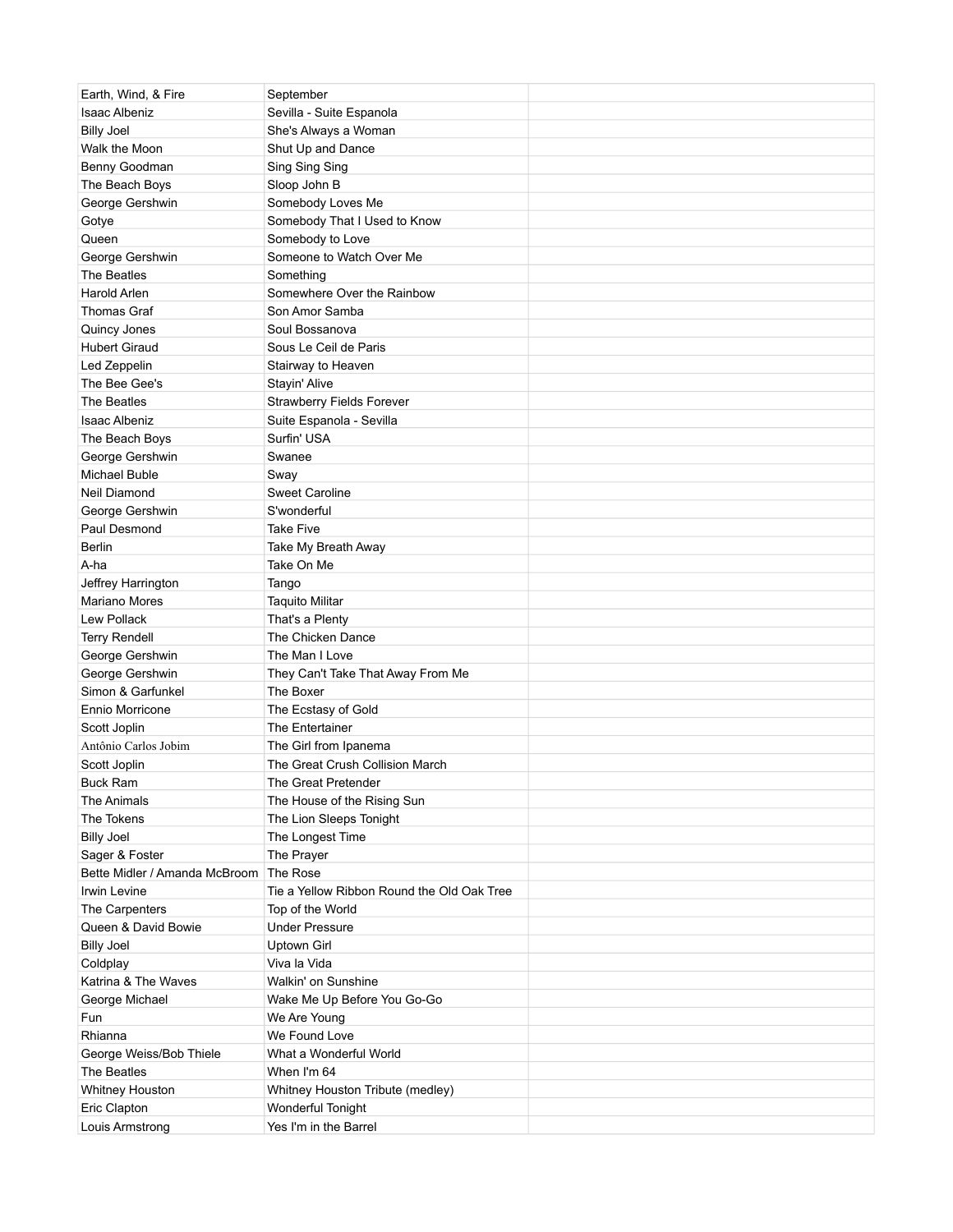| The Beatles                   | Yesterday                              |                                     |
|-------------------------------|----------------------------------------|-------------------------------------|
| The Village People            | <b>YMCA</b>                            |                                     |
| Stevie Wonder                 | You Are the Sunshine of My Life        |                                     |
| Paul Simon                    | You Can Call Me Al                     |                                     |
| Hall & Oats                   | You Make My Dreams                     |                                     |
| Brenden Graham / Josh Groban  | You Raise Me Up                        |                                     |
| Elton John                    | Your Song                              |                                     |
| Amitai Ne'eman                | Zemer Atik - Ancient Melody            |                                     |
|                               |                                        |                                     |
|                               |                                        |                                     |
| Movies, Broadway, & TV:       |                                        |                                     |
| Randy Newman                  | A Bugs Life - Music From               | A Bugs Life                         |
| Various Composers             | A Day at Disneyland                    | <b>Disney Various</b>               |
| Mack David, Al Hoffman        | A Dream is a Wish Your Heart Makes     | Cinderella                          |
| Nino Rota                     | A Time for Us                          | Romeo & Juliet                      |
| Alan Menken                   | A Whole New World                      | Aladdin                             |
| Vic Mizzy                     | <b>Addams Family Theme</b>             | <b>Addams Family</b>                |
| Alan Menken                   | <b>Aladdin Suite</b>                   | Aladdin                             |
| Sammy Fain                    | Alice in Wonderland Medley             | Alice in Wonderland                 |
| Andrew Lloyd Webber           | All I Ask of You                       | Phantom of the Opera                |
| Eric Idle                     | Always Look on the Bright Side of Life | Monty Python                        |
| Leonard Bernstein             | America                                | West Side Story                     |
| John Williams                 | American Portrait                      | Lincoln                             |
| George Gershwin               | An American in Paris                   | An American in Paris                |
| <b>Charles Strouse</b>        | Annie - highlights                     | Annie                               |
| James Horner                  | Apollo 13                              | Apollo 13                           |
| John Williams                 | Aunt Margie's Waltz                    | Harry Potter                        |
| Alan Silvestri                | Back to the Future Suite               | Back to the Future                  |
| Hans Zimmer                   | Backdraft                              | <b>Backdraft</b>                    |
| Michael Kamen                 | <b>Band of Brothers</b>                | <b>Band of Brothers</b>             |
| Danny Elfman                  | Batman                                 | Batman                              |
| Alan Menken                   | Beauty & The Beast Suite               | Beauty & The Beast                  |
| Danny Elfman                  | Beetlejuice                            | Beetlejuice                         |
| Carter Burwell                | <b>Bella's Lullaby</b>                 | Twilight                            |
| Sonny Burke                   | <b>Bella Notte</b>                     | Lady & the Tramp                    |
| Alan Menken                   | Belle                                  | Beauty & The Beast                  |
| Alan Menken                   | <b>Be Our Guest</b>                    | Beauty & The Beast                  |
| John Morris & Mel Brooks      | <b>Blazing Saddles</b>                 | <b>Blazing Saddles</b>              |
| Gilbert & Sullivan            | Brightly Dawns Our Wedding Day         | The Mikado                          |
| Claude-Michel Schönberg       | Bring Him Home                         | Les Miserables                      |
| <b>Various Composers</b>      | Bugs Bunny - What's Up Symphony        | <b>Bugs Bunny Cartoons</b>          |
| Liza Minelli / Ebb & Kander   | Cabaret                                | Cabaret                             |
| Alan Menken                   | Can You Feel the Love Tonight          | Lion King                           |
| Leonard Bernstein             | Candide Overture                       | Candide                             |
| Leslie Bricusse               | Candy Man                              | Willy Wonka & the Chocolate Factory |
| John Williams                 | Cantina Band                           | Star Wars                           |
| Alan silvestri                | Captain America March                  | Captain America                     |
| Georges Bizet                 | Carmen Suite                           | Carmen                              |
| <b>Leonard Bernstein</b>      | Cha Cha                                | West Side Story                     |
| Dick Van Dyke / Julie Andrews | Chim Chim Cheree                       | Mary Poppins                        |
|                               | Cinema Paradiso                        | Cinema Paradiso                     |
| Ennio Morricone               |                                        |                                     |
| Alan Menken                   | Circle of Life                         | Lion King                           |
| Debussy                       | Clair de Lune                          | Oceans Eleven                       |
| The Sherman Brothers          | Colonel Hathi's March                  | The Jungle Book                     |
| Alan Menken                   | Colors of the Wind                     | Pocahontas                          |
| <b>Arthur Sullivan</b>        | Cox & Box - Overture                   | Cox & Box                           |
| Hans Zimmer                   | Crimson Tide                           | Crimson Tide                        |
| Klaus Badelt                  | Curse of the Black Pearl               | Pirates of the Caribbean            |
| Stephen Schwartz              | Defying Gravity                        | Wicked                              |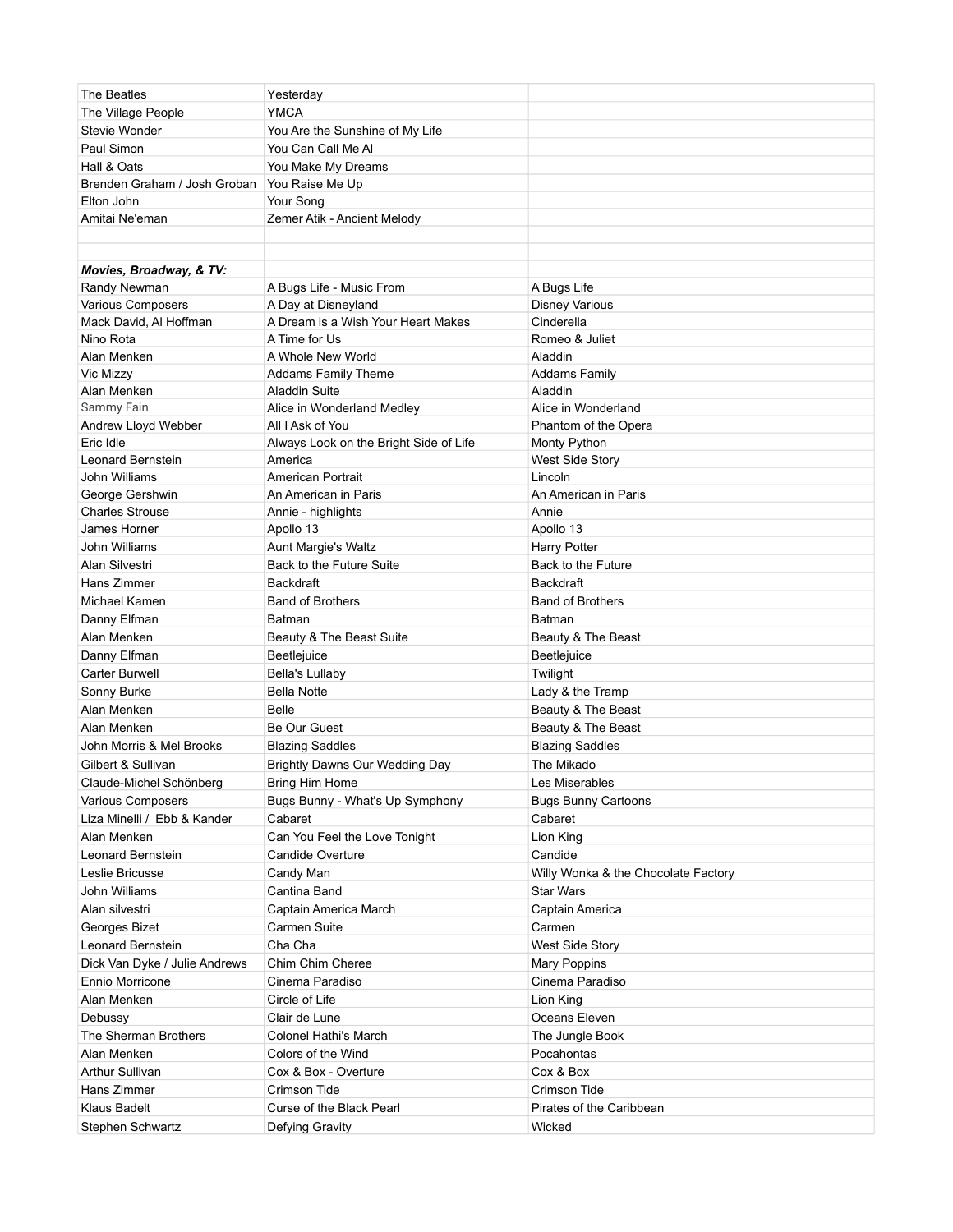| Harold Arlen                                        | Ding Dong the Witch is Dead                            | The Wizard of Oz                             |
|-----------------------------------------------------|--------------------------------------------------------|----------------------------------------------|
| RB Anthony (arrangement)                            | Disney - Main Street Electrical Parade                 | Disneyland                                   |
| Various Composers                                   | Disney Villans Medley                                  | <b>Disney Various</b>                        |
| Andrew Lloyd Webber                                 | Don't Cry for Me Argentina                             | Evita                                        |
| <b>Richard Rogers</b>                               | Do-Re-Mi                                               | The Sound of Music                           |
| John Williams                                       | Double Trouble                                         | Harry Potter                                 |
| John Lunn                                           | Downton Abbey - Main Theme                             | Downtown Abbey                               |
| Mark Mueller                                        | <b>Duck Tales</b>                                      | <b>Duck Tales</b>                            |
| Hans Zimmer                                         | Dragon Warrior                                         | Kung Fu Panda                                |
| <b>Richard Rogers</b>                               | <b>Edelweiss</b>                                       | The Sound of Music                           |
| Floyd Huddlston                                     | Everybody Wants to Be a Cat                            | Aristocats                                   |
| <b>Walter Murphy</b>                                | Family Guy Theme                                       | <b>Family Guy</b>                            |
| James Newton Howard                                 | <b>Fantastic Beasts - End Titles</b>                   | Fantastic Beasts & Where to Find Them        |
| John Williams                                       | Far & Away - numerous pieces from the film             | Far & Away                                   |
| Alan Silvestri                                      | <b>Feather Theme</b>                                   | Forrest Gump                                 |
| Gorgio Moroder                                      | FlashdanceWhat a Feeling                               | Flashdance                                   |
| John Williams                                       | <b>Flying Theme</b>                                    | E.T.                                         |
| John Powell                                         | For the Dancing and the Dreaming                       |                                              |
| Kristen & Robert Lopez                              | For the First Time in Forever                          | How to Train Your Dragon 2<br>Frozen         |
|                                                     |                                                        |                                              |
| James Horner                                        | For the Love of a Princess                             | <b>Braveheart</b>                            |
| Ennio Morricone                                     | Gabriel's Oboe                                         | The Mission                                  |
| Ramin Djawadi                                       | Game of Thrones Main Title                             | Game of Thrones                              |
| Leonard Bernstein                                   | Gee, Officer Krupke                                    | West Side Story                              |
| Rogers & Hammerstein                                | Getting to Know You                                    | The King and I                               |
| Hans Zimmer                                         | Gladiator                                              | Gladiator                                    |
| Craig Armstrong                                     | Glasgow Love Theme                                     | Love Actually                                |
| Alan Menken                                         | God Help the Outcasts                                  | The Hunchback of Notre Dam                   |
| John Barry                                          | Goldfinger                                             | James Bond                                   |
| Alan Menken                                         | Go the Distance                                        | Hercules                                     |
|                                                     |                                                        |                                              |
| Warren Casey                                        | Grease Medley                                          | Grease                                       |
| Lin-Manuel Miranda                                  | Hamilton Suite (Helpless, Dear Theodosia,)             | Hamilton                                     |
| Patrick Doyle                                       | <b>Hogwarts Hymn</b>                                   | Harry Potter                                 |
| Patrick Doyle                                       | Harry Potter- Hogwarts March                           | <b>Harry Potter</b>                          |
| John Williams                                       | Harry Potter Suite                                     | <b>Harry Potter</b>                          |
| Mort Stevens                                        | Hawaii 5-0 Theme                                       | Hawaii 5-0                                   |
| Jerry Herman                                        | Hello, Dolly!                                          | Hello, Dolly!                                |
| <b>Richard Adler</b>                                | Hernando's Hideaway                                    | Snatch                                       |
| Toshiro Masuda                                      | Hokage's Funeral                                       | Naruto                                       |
| John Williams                                       | <b>Holiday Flight</b>                                  | Home Alone                                   |
| James Howard                                        | Horn of Plenty                                         | <b>Hunger Games</b>                          |
| The Bee Gees                                        | How Deep is Your Love                                  | Saturday Night Fever                         |
| Alan Menken                                         | How Does a Moment Last Forever                         | Beauty & The Beast                           |
| Lin-Manuel Miranda                                  | How Far I'll Go                                        | Moana                                        |
| John Powell                                         |                                                        |                                              |
|                                                     | How to Train Your Dragon Themes                        | How to Train Your Dragon                     |
| R. Kelly<br>Leonard Bernstein                       | I Believe I Can Fly                                    | Space Jam                                    |
|                                                     | I Feel Pretty                                          | West Side Story                              |
| <b>Richard Sherman</b>                              | I Wanna Be Like You                                    | Jungle Book                                  |
| Harold Arlen                                        | If I Only Had a Brain                                  | The Wizard of Oz                             |
| Jerry Bock                                          | If I Were a Rich Man                                   | Fiddler on the Roof                          |
| David Arnold                                        | Independence Day Main Theme                            | Independence Day                             |
| Haim Saban                                          | Inspector Gadget Main Theme                            | <b>Inspector Gadget</b>                      |
| Kristen & Robert Lopez                              | In Summer                                              | Frozen                                       |
| Robert Sherman                                      | It's a Small World                                     | Disneyland                                   |
| John Williams                                       | Jurassic Park                                          | Jurassic Park                                |
| Alan Menken                                         | Kiss 'de Girl                                          | Little Mermaid                               |
| Justin Hurwitz                                      | La La Land                                             | La La Land                                   |
| RB Anthony (arrangement)<br>Claude-Michel Schönberg | Latin Quarter (ala Bugs Bunny)<br>Les Miserables Suite | <b>Bugs Bunny Cartoons</b><br>Les Miserables |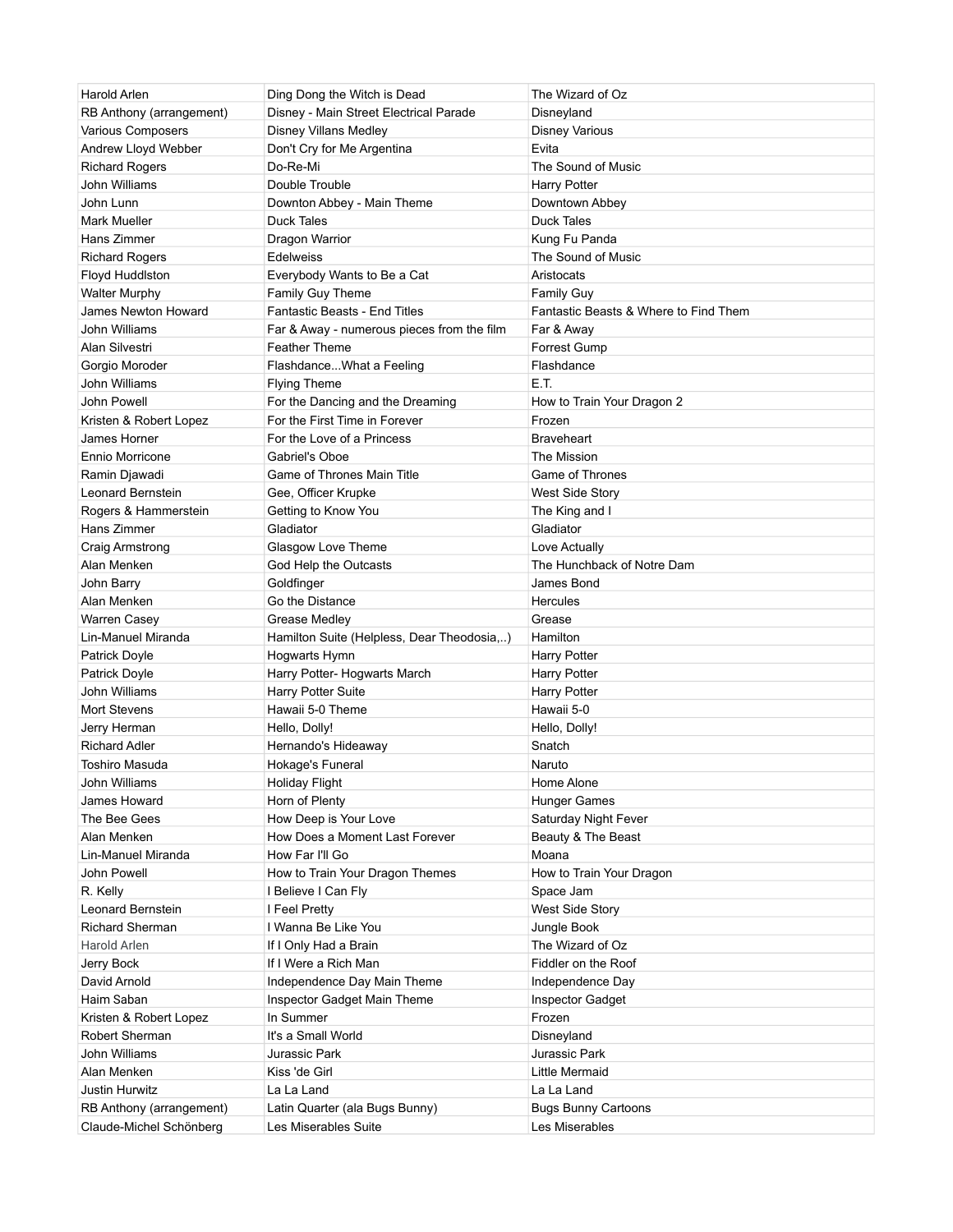| Kristen & Robert Lopez      | Let It Go                          | Frozen                              |
|-----------------------------|------------------------------------|-------------------------------------|
| Paul McCartney/ Wings       | Live and Let Die                   | James Bond                          |
| <b>Howard Shore</b>         | Lord of the Rings                  | Lord of the Rings                   |
| Kristen & Robert Lopez      | Love is an Open Door               | Frozen                              |
| Piero Umiliani              | Mah-Na, Mah-Na                     | The Muppets                         |
| Leonard Bernstein           | Make Our Garden Grow               | Candide                             |
| Mitch Leigh                 | Man of La Mancha                   | Man of La Mancha                    |
| Leonard Bernstein           | Maria                              | West Side Story                     |
| Giacchino                   | <b>Married Life</b>                | Up                                  |
| Johnny Mandel               | <b>MASH Theme</b>                  | M.A.S.H                             |
| Jerry Bock                  | Matchmaker                         | Fiddler on the Roof                 |
| Felix Mendelssohn           | Midsummer Nights Dream - Nocturne  | Romeo & Juliet                      |
| John Williams               | Midway March                       | Midway                              |
| Randy Newman                | Monsters, Inc.                     | Monsters, Inc                       |
| Henry Mancini               | Moon River                         | Breakfast at Tiffany's              |
| John Addison                | Murder She Wrote                   | Murder She Wrote                    |
| Andrew Lloyd Webber         | Music of the Night                 | Phantom of the Opera                |
| Rodgers & Hart / Sinatra    | My Funny Valentine                 | Babes in Arms                       |
| James Horner / Celiene Dion | My Heart Will Go On                | Titanic                             |
| Alan Menken                 | Never Had a Friend Like Me         | Aladdin                             |
| <b>The Pointer Sisters</b>  | <b>Neutron Dance</b>               | <b>Beverly Hills Cop</b>            |
| Danny Elfman                | Nightmare Before Christmas         | Nightmare Before Christmas          |
| John Williams               | Olympic Theme                      | Olympics                            |
| <b>Ennio Morricone</b>      | Once Upon a Time in the West       | Once Upon a Time in the West        |
| Leonard Bernstein           | One Hand, One Heart                | West Side Story                     |
| Benj Pasek / Justin Paul    | Only Us                            | Dear Evan Hansen                    |
| John Powell/Hans Zimmer     | Oogway Ascends                     | Kung Fu Panda                       |
| Leslie Bricusse             | Oompa Loompa                       | Willy Wonka & the Chocolate Factory |
| <b>Harold Arlen</b>         | Over the Rainbow                   | The Wizard of Oz                    |
| Jerry Goldsmith             | Patton                             | Main Theme                          |
| Lester Lee                  | Pennsylvania Polka                 | Groundhog Day                       |
| <b>Klaus Badelt</b>         | Pirates of the Caribbean           | Pirates of the Caribbean            |
| Justin Hurwitz              | Planetarium                        | La La Land                          |
| John Williams               | Princess Leia's Theme              | <b>Star Wars</b>                    |
| Bricusse & Newley / Wilder  | Pure Imagination                   | Willy Wonka & the Chocolate Factory |
| John Williams               | Raiders March & Marion's Theme     | Indiana Jones                       |
| Paul Williams               | <b>Rainbow Connection</b>          | The Muppets                         |
| <b>Burt Bacharach</b>       | Rain Drops Keep Falling on My Head | Butch Cassidy & the Sundance Kid    |
| Michael Giacchino           | Ratatouille Highlights             | Ratatouille                         |
| Jerry Goldsmith             | Reflection                         | Mulan                               |
| The Jets                    | Rescue Rangers Theme               | Chip & Dale Rescue Rangers          |
| Michael Kamen               | Robin Hood - Overture              | Prince of Thieves                   |
| Jonathan Larsen             | Seasons of Love                    | Rent                                |
| Stephen Sondheim            | Send in the Clowns                 | A Little Night Music                |
| Joe Raposo                  | Sesame Street                      | Main Theme - Sesame Street          |
| Isaac Hayes                 | Shaft - Main Theme                 | Shaft                               |
| John Williams               | Shindler's List                    | Shindler's List                     |
| <b>Bruce Broughton</b>      | Silverado - Main Theme             | Silverado                           |
| <b>Frank Churchill</b>      | Snow White Medley                  | Snow White                          |
| Leonard Bernstein           | Somethings Coming                  | West Side Story                     |
| John Williams               | Somewhere in My Memory             | Home Alone                          |
| James Horner                | Somewhere Out There                | An American Tail                    |
| Quincy Jones                | Soul Bossanova                     | <b>Austin Powers</b>                |
| John Williams               | Star of Bethlehem                  | Home Alone                          |
| Giacchino / Courage         | Star Trek - Main Themes            | <b>Star Trek</b>                    |
| John Williams               | Star Wars - The Force Awakens      | <b>Star Wars</b>                    |
| John Williams               | <b>Star Wars Suite</b>             | <b>Star Wars</b>                    |
| John Williams               | Star Wars - A New Hope             | <b>Star Wars</b>                    |
|                             |                                    |                                     |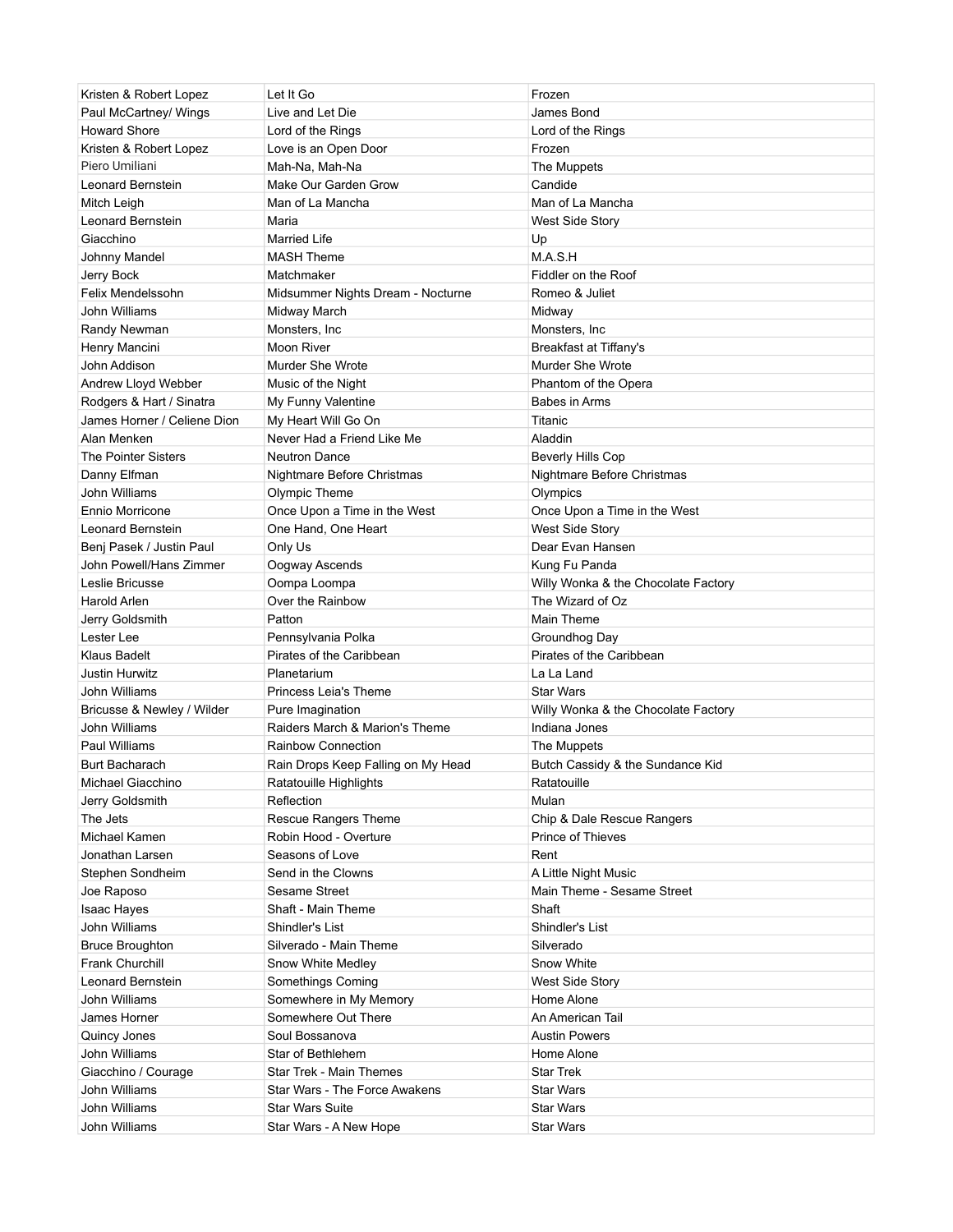| Elmer Bernstein          | <b>Stripes March</b>                          | Stripes                              |
|--------------------------|-----------------------------------------------|--------------------------------------|
| Mark Knopfler            | Storybook Love                                | The Princess Bride                   |
| George Gershwin          | Summertime                                    | Porgy & Bess                         |
| Jerry Bock               | Sunrise, Sunset                               | Fiddler on the Roof                  |
| John Williams            | Superman Theme                                | Superman                             |
| Berlin                   | Take My Breath Away                           | Top Gun                              |
| Jim Gilstrap             | TaleSpin                                      | TaleSpin                             |
| Alan Menken              | Tale as Old as Time                           | Beauty & The Beast                   |
| Alan Menken              | Tangled                                       | Tangled                              |
| Max Steiner              | Tara's Theme                                  | Gone with the Wind                   |
| Marc Shaiman             | The American President - Main Theme           | The American President               |
| John Williams            | The American Process                          | Lincoln                              |
| RB Anthony (arrangement) | The Blues Brothers Revue                      | The Blues Brothers                   |
| John Williams            | The Flight to Neverland                       | Hook                                 |
| Nino Rota                | The Godfather                                 | The Godfather                        |
| James Howard             | The Hanging Tree                              | <b>Hunger Games</b>                  |
| <b>Howard Shore</b>      | The Hobbit: An Unexpected Journey             | The Hobbit                           |
| Alan Menken              | The Hunchback of Notre Dame                   | Hunchback of Notre Dame              |
| Michael Giacchino        | The Incredibles                               | The Incredibles                      |
| RB Anthony (arrangement) | The Jungle Book Medley                        | The Jungle Book                      |
| Alan Menken              | The Little Mermaid                            | The Little Mermaid                   |
| James Horner             | The Ludlows                                   | The Ludlows                          |
| Elmer Bernstein          | The Magnificent Seven                         | The Magnificent Seven                |
| Ludwig Goransson         | The Mandalorian Theme                         | Star Wars - Mandalorian              |
| Jack Marshall            | The Munsters Theme                            | The Munsters                         |
| Jim Henson/Sam Pottle    | The Muppet Show Theme                         | The Muppets                          |
| Giorgio Moroder          | The Neverending Story                         | <b>Stranger Things</b>               |
| Hans Zimmer              | The Pacific                                   | The Pacific                          |
| Henry Mancini            | The Pink Panther Theme                        | The Pink Panther                     |
| <b>Robert Folk</b>       | The Police Academy March                      | Police Academy                       |
| Danny Elfman             | The Simpsons Theme                            | The Simpsons                         |
| Paul Dukas               | The Sorcerer's Apprentice                     | Fantasia                             |
| John Williams            | The Sorcerer's Stone                          | Harry Potter                         |
| Rodgers and Hammerstein  | The Sound of Music - Medley                   | The Sound of Music                   |
| Benj Pasek / Justin Paul | This is Me                                    | The Greatest Showman                 |
| Gilbert & Sullivan       | Three Little Maids from School Are We         | The Mikado                           |
| John Williams            | Throne Room                                   | <b>Star Wars</b>                     |
| Benj Pasek / Justin Paul | Tightrope                                     | The Greatest Showman                 |
| Richard O'Brien          | Time Warp                                     | Rocky Horror Picture Show            |
| <b>Trevor Rabin</b>      | <b>Titan Spirit</b>                           | <b>Remember the Titans</b>           |
| <b>Matthew Williams</b>  | To Honor Us All                               | Mulan                                |
| Bowling for Soup         | Today is Gonna Be a Great Day                 | Phineas and Ferb                     |
| Harold Faltermeyer       | Top Gun - Opening Theme                       | Top Gun                              |
| Jerry Bock               | Tradition                                     | Fiddler on the Roof                  |
| Ryan Curtis O'Neal       | <b>Turning Page</b>                           | Twilight                             |
| Alan Menken              | Under the Sea                                 | The Little Mermaid                   |
| Sainte-Marie / Nitzche   | Up Where We Belong                            | An Officer & a Gentleman             |
| Nino Rota                | Waltz & Love Theme                            | The Godfather                        |
| Lin-Manuel Miranda       | We Don't Talk About Bruno                     | Encanto                              |
| Harold Arlen             | We're Off to See the Wizard                   | Wizard of Oz                         |
| Leonard Bernstein        | West Side Story Suite                         | West Side Story                      |
| Various Composers        | What's Up Symphony - Bugs Bunny Hits          | Looney Tunes                         |
| Randy Newman             | When She Loved Me                             | <b>Toy Story</b>                     |
| Stephen Schwartz         | When You Believe                              | The Prince of Egypt                  |
| Leigh Harline            | When You Wish Upon a Star                     | Pinocchio                            |
| Frank Churchill          | Who's Afraid of the Big Bad Wolf (jazz style) | The Three Little Pigs                |
| Leslie Bricusse          | Willie Wonka Medley                           | Willie Wonka & the Chocolate Factory |
| Randy Newman             | Woody's Roundup                               | Toy Story 2                          |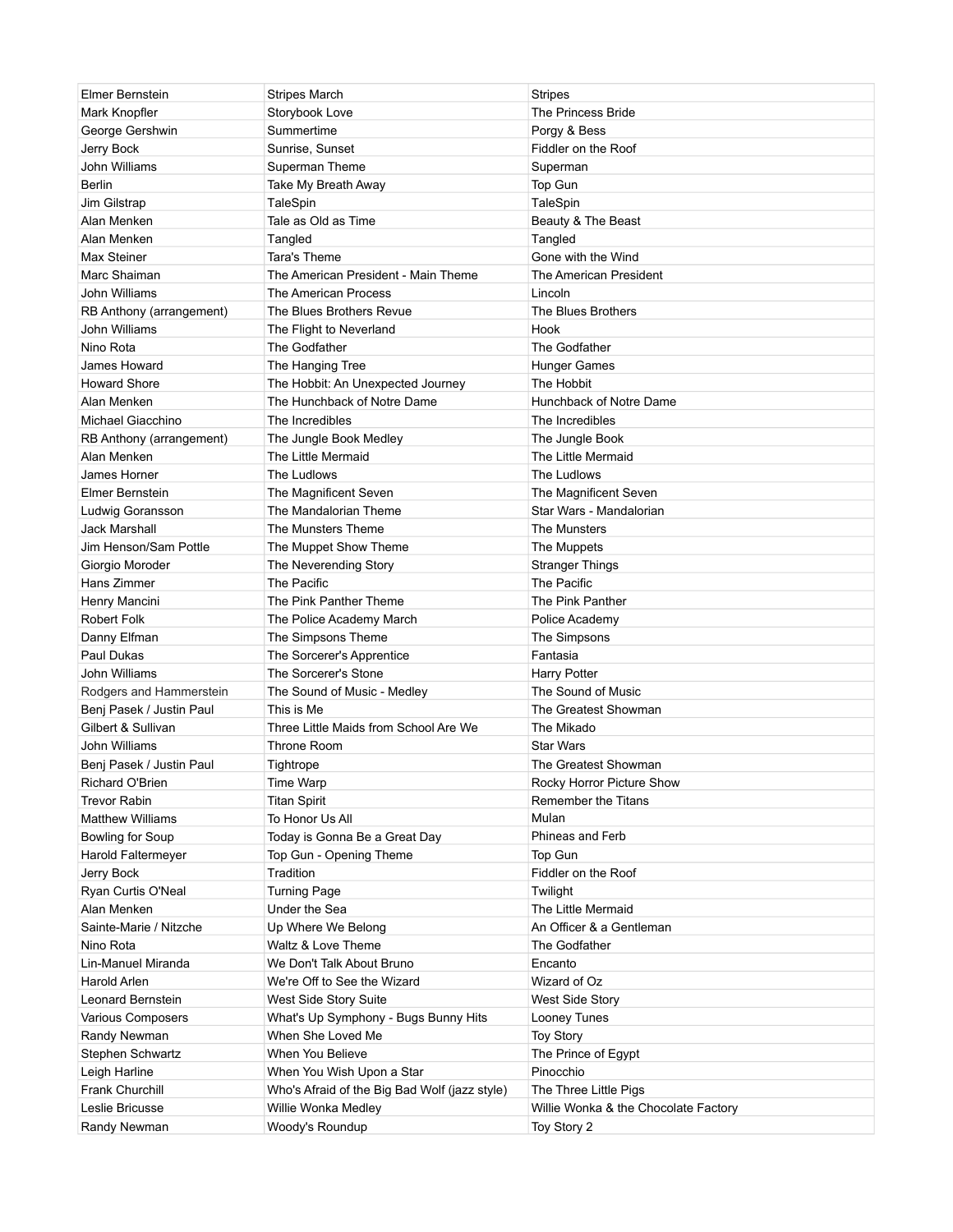| <b>Bill Conti</b>                        | Yeager's Triumph                              | The Right Stuff  |
|------------------------------------------|-----------------------------------------------|------------------|
| Lin-Manuel Miranda                       | You'll Be Back                                | Hamilton         |
| Randy Newman                             | You've Got a Friend in Me                     | <b>Toy Story</b> |
|                                          |                                               |                  |
| Folk / European / Dances:                |                                               |                  |
| <b>Enrique Granados</b>                  | Danzas Espanolas - Zarabanda                  |                  |
| Ralph Vaughn Williams                    | English Folk Song Suite                       |                  |
| Leos Janacek                             | Four Morovian Dances                          |                  |
| Luigi Denz                               | Funiculi Funicula                             |                  |
| Ferenc Farkas                            | <b>Hungarian Dances</b>                       |                  |
| Astor Piazzolla                          | Libertango                                    |                  |
| Percy Grainger                           | Molly on the Shore                            |                  |
| Traditional                              | O Danny Boy, Londonderry Air                  |                  |
| Harry Lauder                             | Scotland the Brave                            |                  |
| RB Anthony (arranged)                    | Scotland Inspiration                          |                  |
| Antonin Dvorak                           | <b>Slavonic Dances</b>                        |                  |
| Leroy Anderson                           | The Irish Washerwoman                         |                  |
| Ralph Vaughn Williams                    | Two English Folk Songs                        |                  |
| Traditional                              | Wellerman Sea Shanty                          |                  |
|                                          |                                               |                  |
|                                          |                                               |                  |
|                                          |                                               |                  |
| Traditional, Baroque, Classical, etc:    |                                               |                  |
| Felix Mendelssohn                        | A Dance of Clowns                             |                  |
| William Henry Monk                       | Abide With Me                                 |                  |
| Samuel Barber                            | Adagio for Strings (WQ arrangement)           |                  |
| JS Bach                                  | Air on the G String                           |                  |
| <b>Richard Strauss</b>                   | Also sprach Zarathustra - Sunrise             |                  |
| Antonin Dvorak                           | American String Quartet #12 (WQ arrangement)  |                  |
|                                          | Arrival of the Queen of Sheba                 |                  |
| George Frideric Handel<br>Franz Schubert | Ave Maria                                     |                  |
| WA Mozart                                |                                               |                  |
| <b>WA Mozart</b>                         | Ave Verum Corpus<br>Bassoon Concerto          |                  |
| Johann Pachelbel                         | Canon in D                                    |                  |
| Mascagni                                 | Cavalleria Rusticana - Intermezzo             |                  |
| Dirk Jans Sweelinck                      |                                               |                  |
|                                          | Cecilia Lied                                  |                  |
| <b>Edward Elgar</b>                      | Chanson de Matin                              |                  |
| Demitry Kabalevsky                       | Comedian's Gallop                             |                  |
| RB Anthony (arranged)                    | Cowboy Overture                               |                  |
| <b>Arthur Sullivan</b>                   | Cox and Box Overture                          |                  |
| Stephen Lines                            | Dexterous Dots                                |                  |
| <b>Edward Elgar</b>                      | Enigma Variations                             |                  |
| Richard Wagner                           | Entrance of the Gods in Valhalla              |                  |
| Julius Fucik                             | Entrance of the Gladiators "Thunder & Blazes" |                  |
| Paul Dukas                               | Fanfare Pour preceder la Peri                 |                  |
| Gustav Holst                             | First Suite in Eb                             |                  |
| Mozart                                   | German Dance                                  |                  |
| Mozart                                   | Horn Concerto #1                              |                  |
| George Frideric Handel                   | Hornpipe - Watermusic                         |                  |
| Joe Sullivan                             | In a Minor Mood                               |                  |
| <b>Gustav Mahler</b>                     | In Search of Higher Understanding             |                  |
| C. Hubert H. Parry                       | Jerusalem                                     |                  |
| JS Bach                                  | Jesu, Joy of Man's Desiring                   |                  |
| <b>Gustav Holst</b>                      | Jupiter Hymn                                  |                  |
| George Frideric Handel                   | La Rejouissance - Royal Fireworks             |                  |
| Guiseppi Verdi                           | La Traviata                                   |                  |
| JS Bach                                  | Little Fugue in G minor                       |                  |
| George Frideric Handel                   | March of the Grenadier Guards                 |                  |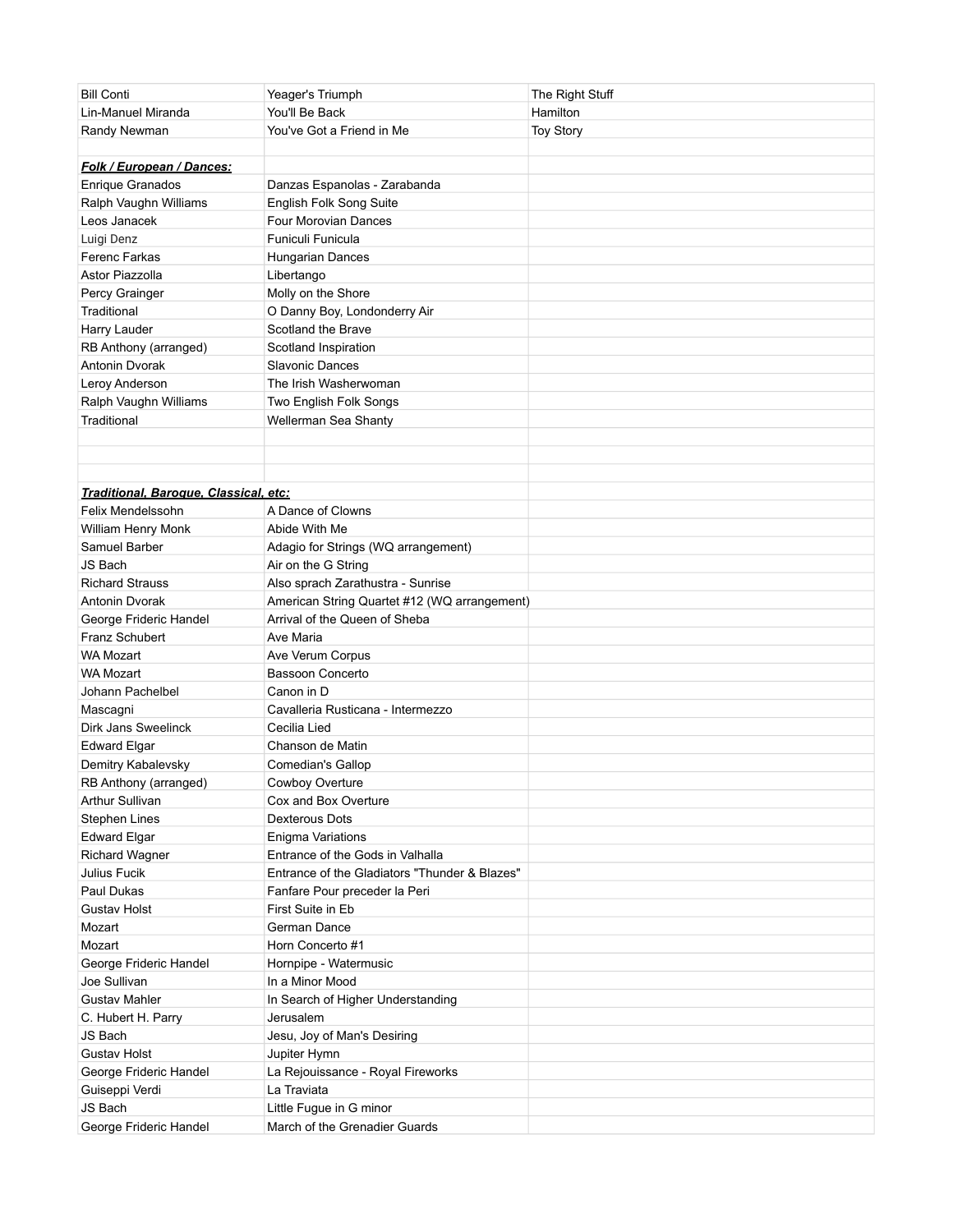| Mozart                           | Menuet                                        |                                |
|----------------------------------|-----------------------------------------------|--------------------------------|
| Antonin Dvorak                   | New World - Largo                             |                                |
| Alexander Borodin                | Nocturne - String Quartet #2 (WQ arrangement) |                                |
| Felix Mendelssohn                | Nocturne - A Midsummer Nights Dream           |                                |
| Eduardo di Capua                 | O Sole Mio                                    |                                |
| Beethoven                        | Ode to Joy                                    |                                |
| <b>Gabriel Faure</b>             | Pavane Op 50                                  |                                |
| Maurice Ravel                    | Pavane pour une infante defunte               |                                |
| Claude Debussy                   | <b>Petite Suite</b>                           |                                |
| Modest Mussorgsky                | Pictures at an Exhibition                     |                                |
| <b>Edward Elgar</b>              | Pomp & Circumstance                           |                                |
| Joseph Haydn                     | Presto                                        |                                |
| N. Rimsky-Korsakov               | Procession of the Nobles                      |                                |
| Mikhail Ippolitov-Ivanov         | Procession of the Sardar                      |                                |
| Anton Reicha                     | Quintets (numerous)                           |                                |
| Franz Danzi                      | Quintet Op 56 #1 in Bb                        |                                |
| August Klughardt                 | Quintet Op 79                                 |                                |
| Taffanel                         | Quintette pour Instruments a Vent             |                                |
| Mozart                           | Rondo, K361                                   |                                |
| Gustav Holst                     | Second Suite in F                             |                                |
| Anthony Heinrich                 | Shepherdess Waltz                             |                                |
| Aaron Copland-                   | Simple Gifts                                  |                                |
|                                  | St. Anthony Chorale                           |                                |
| Joseph Haydn                     |                                               |                                |
| Berloiz                          | Symphonie Fantastique - March to the Scaffold |                                |
| Mariano Mores                    | <b>Taquito Militar</b>                        |                                |
| Gustav Holst                     | Thaxted                                       |                                |
| John Bratton                     | The Teddy Bears Picnic                        |                                |
| Igor Stravinsky                  | The Firebird - Finale                         |                                |
| Vivaldi                          | The Four Seasons                              |                                |
| WA Mozart                        | The Marriage of Figaro, Overture              |                                |
| Henry Purcell                    | <b>Trumpet Tune</b>                           |                                |
| Jeremiah Clarke                  | <b>Trumpet Voluntary</b>                      |                                |
| <b>Gustav Holst</b>              | Venus, Bringer of Peace                       |                                |
| <b>Richard Wagner</b>            | Wedding March - Briadal Chorus                |                                |
| Felix Mendelssohn                | Wedding March - Midsummer Nights Dream        |                                |
| Gustav Holst                     | Wind Quintet in Ab                            |                                |
| <b>Halloween Music:</b>          |                                               |                                |
| RB Anthony arrangement           | Music to Murder By                            | Agatha Christie movies         |
| <b>Buddy Baker</b>               | <b>Grim Grinning Ghosts</b>                   | Disneyland - Haunted Mansion   |
| <b>Camille Saint Saens</b>       | Danse Macabre                                 |                                |
| Harold Arlen                     | Ding Dong the Witch is Dead                   | The Wizard of Oz               |
| John Williams                    | Double Trouble                                | <b>Harry Potter</b>            |
| Danny Elfman                     | Beetlejuice                                   | Beetlejuice                    |
|                                  |                                               |                                |
| Danny Elfman                     | Corpse Bride<br>Rockin' Halloween             | Corpse Bride                   |
| Various - RB Anthony arrangement |                                               | Ghostbusters, Scooby Doo, etc  |
| Danny Elfman                     | This is Halloween                             | The Nightmare Before Christmas |
| Jerry Goldsmith                  | Gremlins Gift & Rag                           | Gremlins                       |
| <b>RB Anthony</b>                | Haunted Sleigh Ride                           |                                |
| John Williams                    | Double Trouble                                | <b>Harry Potter</b>            |
| Andrew Lloyd Webber              | All I Ask of You                              | Phantom of the Opera           |
| Andrew Lloyd Webber              | Music of the Night                            | Phantom of the Opera           |
| Various - RB Anthony arrangement | Halloween Instant Concert                     |                                |
| Various - RB Anthony arrangement | Haunted Night at the Movies                   | IT, Saw, Scream, Halloween     |
| Various - RB Anthony arrangement | Macabre Medley                                |                                |
| Vic Mizzy                        | The Addams Family Theme                       | The Addams Family              |
| Jack Marshall                    | The Munsters Theme                            | The Munsters                   |
| Richard O'Brien                  | Time Warp                                     | Rocky Horror Picture Show      |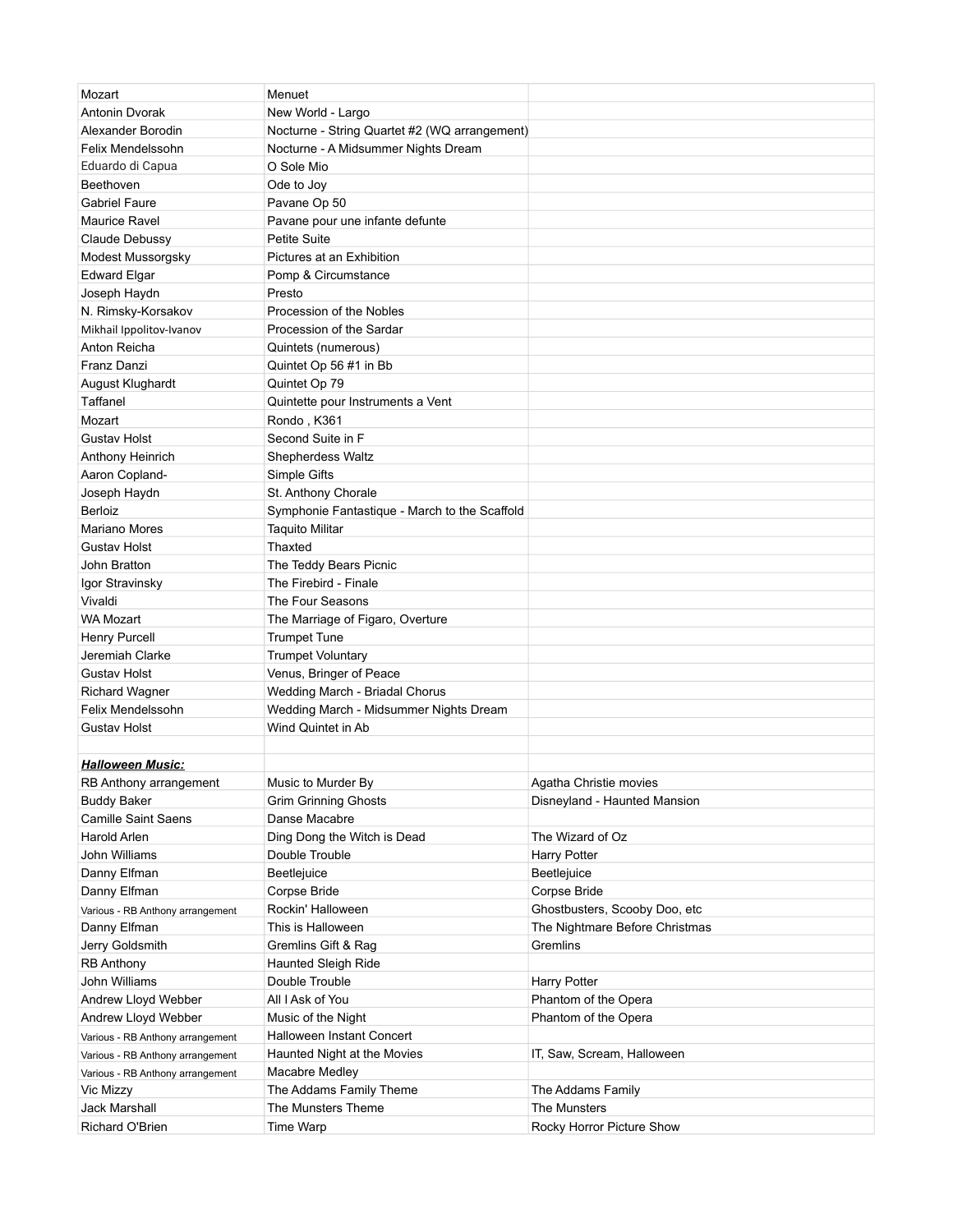| John Morris                              | Trasylvanian Lullabay                              | Young Frankenstein       |
|------------------------------------------|----------------------------------------------------|--------------------------|
| Danny Elfman                             | <b>Wedding Song</b>                                | Corpse Bride             |
| Ray Parker Jr.                           | Who You Gonna Call?                                | Ghostbusters             |
|                                          |                                                    |                          |
| Jewish Traditional, Klezmer, & Holidays: |                                                    |                          |
| <b>Mike Curtis</b>                       | A Klezmer Wedding (Doina, Hora, Chusidl, Freylach) |                          |
| Traditional                              | Bashana                                            |                          |
| Traditional                              | David Melech Yisrael                               |                          |
| Traditional                              | Dona, Dona                                         |                          |
| Aryeh Levanon                            | Erev Ba (Evening Falls)                            |                          |
| Josef Hadar                              | Erev shel Shoshanim (Evening of Roses)             |                          |
| Bill Holcombe, arranged                  | <b>Festive Sounds of Hanukkah</b>                  |                          |
| Jerry Bock                               | Fiddler on the Roof (numerous)                     |                          |
| Traditional                              | Hatikvah - Israeli National Anthem                 |                          |
| Traditional                              | Havah Nagila                                       |                          |
| Traditional                              | Hevenu Shalom Alechem                              |                          |
| Mordecai Zaira                           | Heyu Leilot (There Were Nights)                    |                          |
| S.E. Goldfarb                            | I Have a Little Dreidel                            |                          |
| Naomi Shemer-Sapir                       | Jerusalem of Gold                                  |                          |
| Traditional                              | Kuando el rey Nimrod                               |                          |
| Traditional - Hanukah                    | Ma'oz Tzur (Rock of Ages)                          |                          |
| Traditional                              | Mayim Mayim                                        |                          |
| Traditional - Hanukah                    | Mi Y'malel (Who Can Retell?)                       |                          |
| Abraham Ellstein                         | Oy S'iz Gut!                                       |                          |
| Abraham Goldfaden                        | Roshenkis Mit Mandlen                              |                          |
| Joseph Rumshinsky                        | Schloimele Malkele                                 |                          |
| Traditional - Hanukah                    | Sevivon                                            |                          |
| Joseph Rumshinsky                        | Shein Vi Di Levone                                 |                          |
| Traditional                              | Tumbalalaika                                       |                          |
| Traditional                              | Tzena Tzena                                        |                          |
| Naomi Shemer                             | Yerushalayim shel Zahav (Jerusalem of Gold)        |                          |
| Amitai Ne'eman                           | Zemer Atik (Ancient Melody)                        |                          |
|                                          |                                                    |                          |
|                                          |                                                    |                          |
|                                          |                                                    |                          |
| <u>Christmas</u>                         |                                                    |                          |
| <b>Frederic Austin</b>                   | 12 Days of Christmas                               |                          |
| Thomas Graf (arranged)                   | American Christmas (mashup)                        |                          |
| RB Anthony Arrangement                   | An American Christmas                              |                          |
| Mariah Carey                             | All I Want for Christmas is You                    | Love Actually            |
| Johnny Marks                             | A Holly Jolly Christmas                            |                          |
| Tchaikovsky                              | A Mad Russian's Christmas                          | Trans-Siberian Orchestra |
| Henry Smart                              | Angels from the Realms of Glory                    |                          |
| RB Anthony Arrangement                   | Angels of Joy                                      |                          |
| James Murray                             | Away in a Manger                                   |                          |
| <b>Billy Hayes</b>                       | <b>Blue Christmas</b>                              |                          |
| Leontovych                               | Carol of the Bells                                 |                          |
| Traditional, RB Anthony arr.             | Carols from the British Isles                      |                          |
| RB Anthony Arrangement                   | Carol of the Caribbean                             |                          |
| Vince Guaraldi                           | <b>Charlie Brown Christmas</b>                     | Charlie Brown            |
| <b>Edith Bland</b>                       | Christmas is Coming                                |                          |
| Bill Holcombe, arranged                  | Christmas Jazz Suite                               |                          |
| JS Bach                                  | Christmas Oratorio                                 |                          |
| Barry Mann                               | <b>Christmas Vacation</b>                          | National Lampoon         |
| Rowland Prichard                         | Come Thou Long Expected Jesus                      |                          |
| George Woodward                          | Ding Dong Merrily on High                          |                          |
| Noel Regney                              | Do You Hear What I Hear?                           |                          |
| Traditional                              | El Noi De La Mare                                  |                          |
|                                          |                                                    |                          |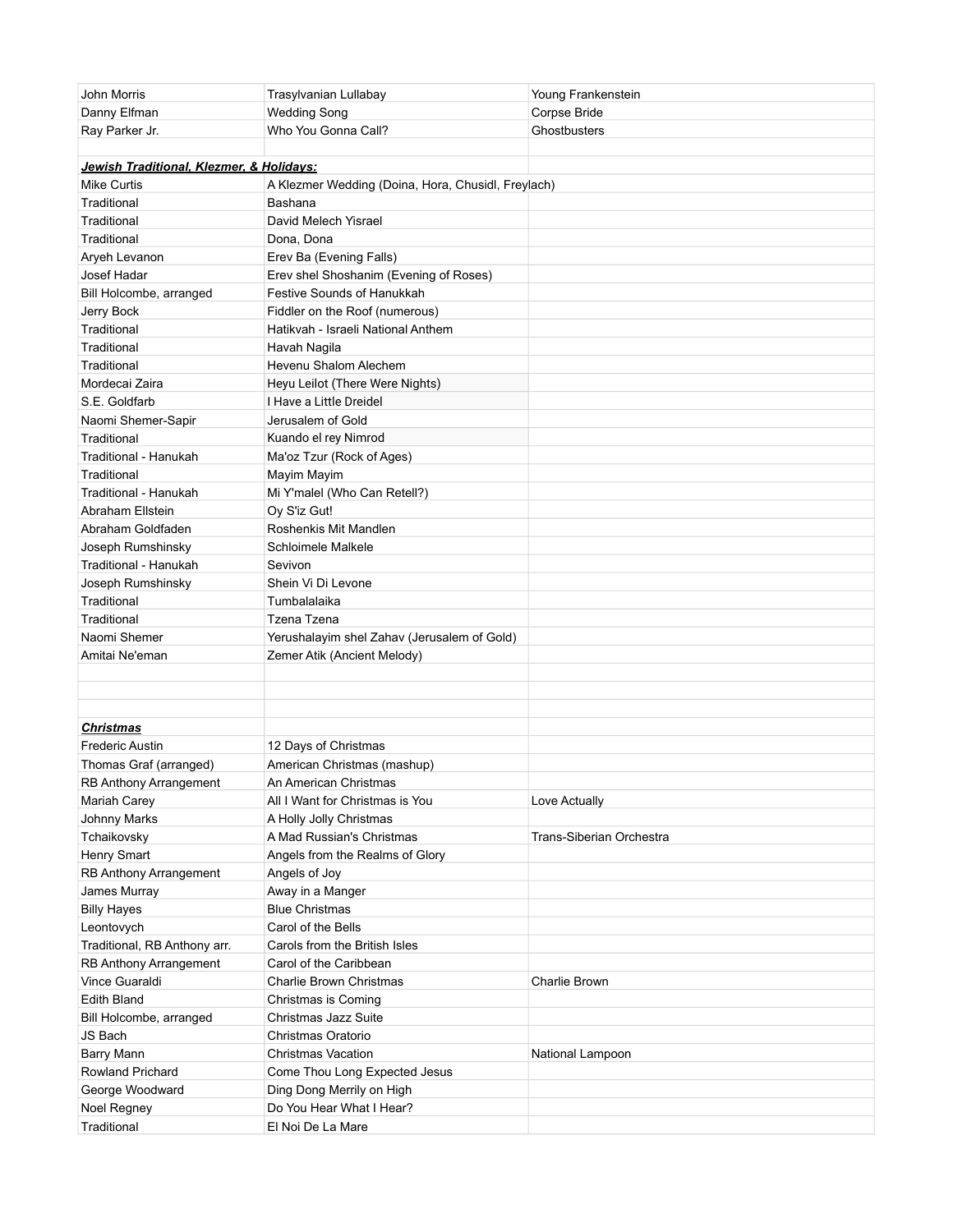| Paul Nagle, arranged            | <b>Festival of Carols</b>                                  |                            |
|---------------------------------|------------------------------------------------------------|----------------------------|
| <b>Jack Rollins</b>             | Frosty the Snowman                                         |                            |
| Pietro Yon                      | Gesu Bambino                                               |                            |
| <b>Traditional Folk</b>         | God Rest Ye Merry Gentlemen                                |                            |
| John Mason Neale                | Good Christian Men Rejoice                                 |                            |
| <b>Piae Cantiones</b>           | Good King Wenceslas                                        |                            |
| John Wesley Work Jr             | Go Tell it on the Mountain                                 |                            |
| Richard Jones                   | Greensleeves                                               |                            |
| Gene Autry                      | Here Comes Santa Claus                                     |                            |
| <b>Traditional English</b>      | Here We Come a Wassiling                                   |                            |
| John Williams                   | <b>Holiday Flight</b>                                      | Home Alone                 |
| <b>Robert Allen</b>             | Home for the Holidays                                      |                            |
| Dr. Seuss / Albert Hague        | How the Grinch Stole Christmas                             | The Grinch                 |
| Henry Wadsworth Longfellow      | I Heard the Bells on Christmas Day                         |                            |
| Kim Gannon                      | I'll Be Home for Christmas                                 |                            |
| Meredth Willson                 | It's Beginning to Look a Lot Like Christmas                |                            |
| <b>Bobby Helms</b>              | Jingle Bell Rock                                           |                            |
| James Lord Pierpont             | Jingle Bells                                               |                            |
| <b>Isaac Watts</b>              | Joy to the World                                           |                            |
| JS Bach                         | Jesu, Joy of Man's Desiring                                |                            |
| Sammy Cahn                      | Let it Snow                                                |                            |
| <b>Katherine Davis</b>          | Little Drummer Boy                                         |                            |
| <b>Michael Praetorius</b>       | Lo, How a Rose E'er Blooming                               |                            |
| <b>Trans Siberian Orchestra</b> | Mad Russian's Christmas                                    |                            |
| Carl Riedel                     |                                                            |                            |
|                                 | Nesem Vam Noviny                                           |                            |
| RB Anthony Arrangement          | O Come All Ye Faithful (jazzy)<br>O Come, O Come, Emmanuel |                            |
| John Neale                      |                                                            |                            |
| Ernst Anschutz                  | Oh Christmas Tree                                          |                            |
| Traditional                     | Once in a Royal David's City                               |                            |
| Bernard de La Monnoye           | Patapan                                                    |                            |
| Alan Silvestri                  | Polar Express Medley                                       | The Polar Express          |
| Johnny Marks                    | Rudolph the Red Nosed Reindeer                             |                            |
| Joan Javits                     | Santa Baby                                                 |                            |
| Franz Xaver Gruber              | <b>Silent Night</b>                                        |                            |
| Jay Livingston                  | Silver Bells                                               |                            |
| <b>French Traditional</b>       | Sing We Now of Christmas                                   |                            |
| Franz Gruber                    | Sleep in Heavenly Peace                                    |                            |
| Leroy Anderson                  | Sleigh Ride                                                |                            |
| Maury Laws                      | Snow Miser                                                 | A Year Without Santa Claus |
| John Williams                   |                                                            |                            |
| John Williams                   | Somewhere in My Memory                                     | Home Alone                 |
|                                 | Star of Bethleham                                          | Home Alone                 |
| <b>Vinzenz Maria Suess</b>      | Still Still Still                                          |                            |
| Traditional, RB Anthony arr.    | Suite of Carols                                            |                            |
| Luke Wadding                    | <b>Sussex Carol</b>                                        |                            |
| Mel Torme                       | The Christmas Song - Chestnuts Roasting                    |                            |
| Sammy Cahn                      | The Christmas Waltz                                        |                            |
| William Hone                    | The Holly & the Ivy                                        |                            |
| Eddie Pola                      | The Most Wonderful Time of the Year                        |                            |
| RB Anthony Arrangement          | The "Nutty" Nutcracker                                     |                            |
| Les Taylor                      | Up on the Housetop                                         |                            |
| Benjamin Hanby                  | Up on the Rooftop                                          |                            |
| Franck                          | Vieux Noel                                                 |                            |
| John Henry Hopkins Jr.          | We Three Kings                                             |                            |
| Arthur Warrell                  | We Wish You a Merry Christmas                              |                            |
| William Flood                   | <b>Wexford Carol</b>                                       |                            |
| Nahum Tate                      | While Shepherds Watched Their Flocks                       |                            |
| <b>Irving Berlin</b>            | White Christmas                                            |                            |